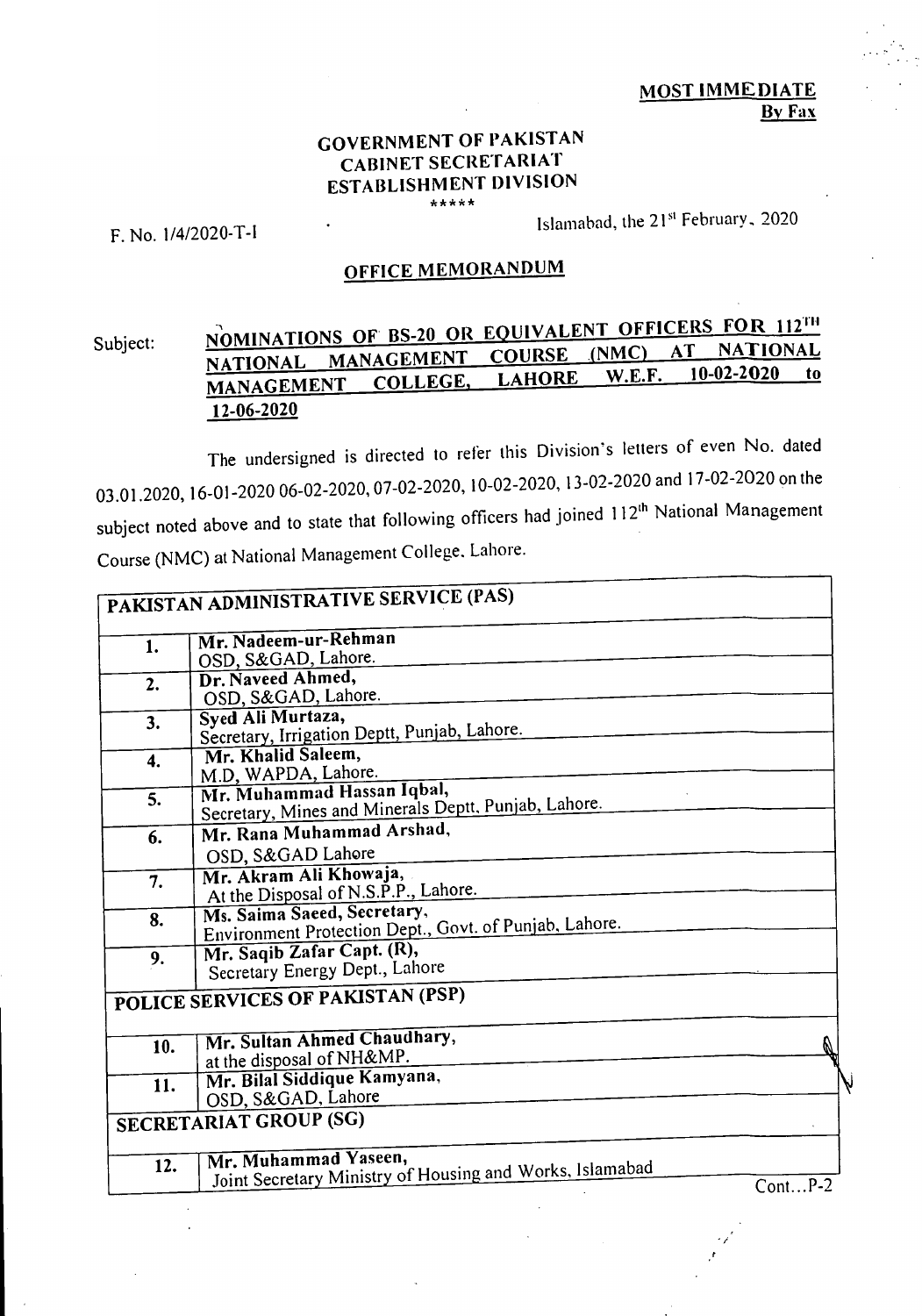Mr. Hassan Raza Saced,

|     |     | Senior Director General PIPS.                                                  |  |
|-----|-----|--------------------------------------------------------------------------------|--|
|     | 14. | Mr. Tariq Mahmood Javaid,                                                      |  |
|     |     | SPL Secretary Home Deptt, Punjab, Lahore.                                      |  |
|     | 15. | Mr. Shahid Ahmad Sandhu,                                                       |  |
|     |     | Joint Secretary, Parliamentary Affairs Division, Islamabad.                    |  |
|     |     | <b>FOREIGN SERVICES OF PAKISTAN</b>                                            |  |
|     | 16. | Mr. Faisal Niaz Trimizi,                                                       |  |
|     |     | Dir. General (Kashmir Cell)                                                    |  |
|     | 17. | Mr. Nabeel Munir,                                                              |  |
|     |     | Director General (UN)                                                          |  |
|     | 18. | Mr. Shujjat Ali Rathore,                                                       |  |
|     |     | Ambassador, the Hague                                                          |  |
|     |     | PAKISTAN AUDIT & ACCOUNTS SERVICES (PA&AS)                                     |  |
|     | 19. | Ms. Uzma Ikram                                                                 |  |
|     |     | FA&CAO/M&S, Pakistan Railways, Lahore                                          |  |
|     | 20. | Mr. Ghulam Mustafa Samon                                                       |  |
|     |     | Director General, Commercial Audit & Evaluation, Karachi                       |  |
|     | 21. | Mr. Manzoor Ahmed Kiyani,                                                      |  |
|     |     | Joint Secretary, Cabinet Division, Assets Recovery Unit (ARU), Islamabad       |  |
|     | 22. | Syed M. Ammar Naqvi                                                            |  |
|     |     | DG, (MIS), CGA Office, Islamabad                                               |  |
|     | 23. | Mr. Khurram Raza Qureshi                                                       |  |
|     |     | <b>Chief Controller Military</b>                                               |  |
|     |     | Accounts (GHQ), Rawalpindi                                                     |  |
|     |     | <b>INLAND REVENUE SERVICE (IRS)</b>                                            |  |
|     | 24. | Mr. Karamatullah Khan Ch.,                                                     |  |
|     |     | Chief FBR Islamabad                                                            |  |
|     | 25. | Mr. Afaque Ahmed Qureshi,                                                      |  |
|     |     | Commissioner, Regional Tax Office -III, Karachi                                |  |
|     | 26. | Mr. Sajid Nazir Malik                                                          |  |
|     |     | Chief, FBR Islamabad                                                           |  |
|     | 27. | Dr. Muhammad Sarmad Qureshi,                                                   |  |
|     |     | Commissioner, Corporate Regional Tax Office, Lahore<br>Syed Syedain Raza Zaidi |  |
|     | 28. | Commissioner, Inland Revenue (Appeals-III), Karachi                            |  |
|     | 29. | Mr. Abdul Wahid Uqaily,                                                        |  |
|     |     | FBR, Islamabad.                                                                |  |
|     | 30. | Mr. Qasim Raza Khan,                                                           |  |
|     |     | DG, Board of Investment, Islamabad                                             |  |
|     |     | PAKISTAN CUSTOMS SERVICE (PCS)                                                 |  |
|     |     |                                                                                |  |
|     | 31. | Mr. Abdul Majid Yousfani,                                                      |  |
|     |     | Member, Sindh Revenue Board, Karachi                                           |  |
| 32. |     | Syed Wajid Ali,                                                                |  |
|     |     | Collector, MCC (Appraisement-West), Karachi                                    |  |
| 33. |     | Mr. Ahmed Rauf,                                                                |  |
|     |     | Collector, MCC (Preventive), Lahore                                            |  |
|     |     |                                                                                |  |

 $\overline{Cont...P-3}$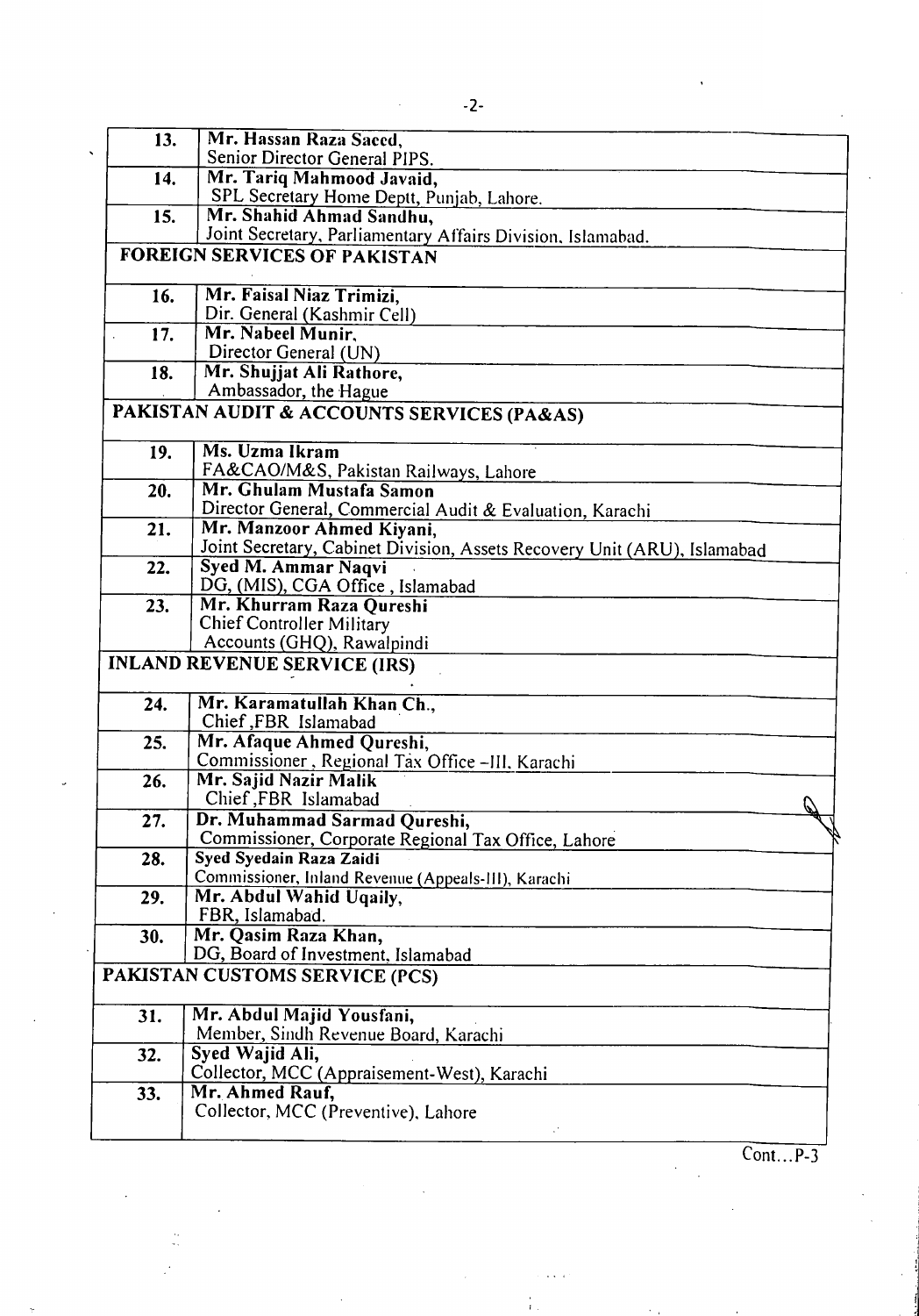



|                       | 確実<br>ing Ly<br><b>COMMERCE &amp; TRADE (C&amp;T)</b>                                                              |  |  |
|-----------------------|--------------------------------------------------------------------------------------------------------------------|--|--|
|                       |                                                                                                                    |  |  |
| 34.                   | Mr. Muhammad Naseer,<br>Executive Director (IPO), Islamabad.                                                       |  |  |
|                       | <b>INFORMATION GROUP (IG)</b>                                                                                      |  |  |
|                       |                                                                                                                    |  |  |
| 35.                   | Mr. Saeed Ahmad Sheikh,<br>Director General (PR), Regional Information Office, Press Information Deptt.,<br>Lahore |  |  |
|                       | ELECTION COMMISSION OF PAKISTAN                                                                                    |  |  |
| 36.                   | Mr. Javed Iqbal,<br>Additional Director General (Budget) ECP Secretariat, Islamabad                                |  |  |
| 37.                   | Mr. Shamshad Khan,<br>Additional Director General (Admin) ECP Secretariat, Islamabad                               |  |  |
| 38.                   | Mr. Saeed Gul.<br>Joint Provincial Election Commissioner, Punjab, Lahore.                                          |  |  |
|                       | NATIONAL ACCOUNTABILITY BUREAU                                                                                     |  |  |
| 39.                   | Mr. Masood Alam Khan,<br>Director, NAB (Rawalpindi)                                                                |  |  |
| 40.                   | Mr. Izhar Ahmed Awan,<br>Director, NAB (HQ), Islamabad                                                             |  |  |
| <b>GOVT. OF SINDH</b> |                                                                                                                    |  |  |
| 41.                   | Mr. Shariq Ahmed,<br>Secretary, Law, Parliamentary Affairs & Criminals Prosecution Deptt. Karachi                  |  |  |
|                       | <b>GOVT. OF PUNJAB</b>                                                                                             |  |  |
| 42.                   | Mr. Zia Ullah Malik (Ex-PCS),<br>Member, CMIT, Punjab, Lahore                                                      |  |  |
| 43.                   | Mr. Muhammad Yaqoob (Ex-PCS).                                                                                      |  |  |
|                       | OSD, S&GAD                                                                                                         |  |  |
| 44.                   | Mr. Zahid Hussain (Ex-PSS),                                                                                        |  |  |
|                       | OSD, SG&GAD, Lahore                                                                                                |  |  |
|                       | <b>GOVT. OF KHYBER PAKHTUNKHWA</b>                                                                                 |  |  |
| 45.                   | Mr. Attiq ur Rehman,                                                                                               |  |  |
|                       | Member (G) GIT                                                                                                     |  |  |
| 46.                   | Mr. Khayyam Hassan Khan,                                                                                           |  |  |
|                       | Secretary, Labour Department                                                                                       |  |  |

**(Sajjad** *P'* **ssain)**  Section Officer (T-I)

Copy to:-

- 1. The Secretary, President's Secretariat (Public), Islamabad.
- 2. The Secretary to the Prime Minister, Prime Minister's Office, Islamabad.
- The Auditor General of Pakistan, Office of the Auditor General of Pakistan, Islamabad.
- 4. The Chairman, Federal Board of Revenue, Islamabad. Cont...P-4